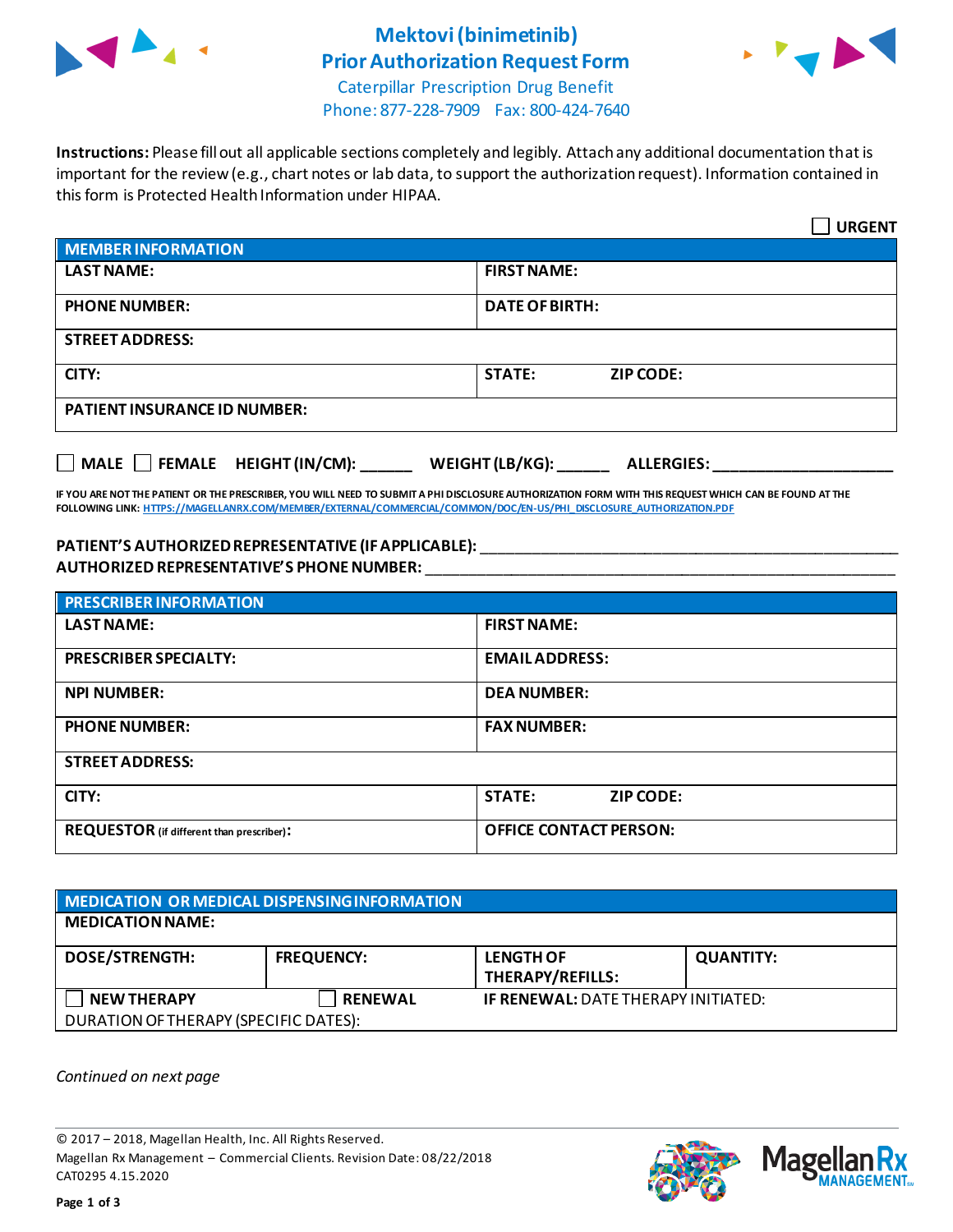

## **Mektovi(binimetinib) Prior Authorization Request Form**



Caterpillar Prescription Drug Benefit Phone: 877-228-7909 Fax: 800-424-7640

| <b>MEMBER'S LAST NAME:</b>                                                                                                       | <b>MEMBER'S FIRST NAME:</b>                                                                                                                  |                                                       |
|----------------------------------------------------------------------------------------------------------------------------------|----------------------------------------------------------------------------------------------------------------------------------------------|-------------------------------------------------------|
|                                                                                                                                  | 1. HAS THE PATIENT TRIED ANY OTHER MEDICATIONS FOR THIS CONDITION?                                                                           | <b>NO</b><br>YES (if yes, complete below)             |
| <b>MEDICATION/THERAPY (SPECIFY</b><br>DRUG NAME AND DOSAGE):                                                                     | <b>DURATION OF THERAPY (SPECIFY</b><br>DATES):                                                                                               | <b>RESPONSE/REASON FOR</b><br><b>FAILURE/ALLERGY:</b> |
| <b>2. LIST DIAGNOSES:</b>                                                                                                        |                                                                                                                                              | <b>ICD-10:</b>                                        |
| $\Box$ Locally advanced melanoma<br>$\Box$ Unresectable melanoma<br>□ Metastatic melanoma<br>$\Box$ Metastatic colorectal cancer | $ICD-10$                                                                                                                                     |                                                       |
|                                                                                                                                  | 3. REQUIRED CLINICAL INFORMATION: PLEASE PROVIDE ALL RELEVANT CLINICAL INFORMATION TO SUPPORT A                                              |                                                       |
| PRIOR AUTHORIZATION.<br><b>Clinical Information:</b>                                                                             |                                                                                                                                              |                                                       |
| trial? $\Box$ Yes $\Box$ No                                                                                                      | Is this drug being prescribed to this patient as part of a treatment regimen specified within a sponsored clinical                           |                                                       |
| For Melanoma diagnoses, answer the following:                                                                                    |                                                                                                                                              |                                                       |
|                                                                                                                                  | Does patient have a BRAF $V_{600E}$ mutation? $\Box$ Yes $\Box$ No Please submit chart documentation.                                        |                                                       |
|                                                                                                                                  | Does patient have a BRAF V <sub>600K</sub> mutation? $\Box$ Yes $\Box$ No <i>Please submit chart documentation</i> .                         |                                                       |
|                                                                                                                                  | Does patient have both BRAF V <sub>600E</sub> and a BRAF V <sub>600K</sub> mutation? $\Box$ Yes $\Box$ No Please submit chart documentation. |                                                       |
|                                                                                                                                  |                                                                                                                                              |                                                       |
|                                                                                                                                  | Has patient been previously treated for their melanoma? DYes DNo Please submit chart documentation.                                          |                                                       |
| documentation.                                                                                                                   | Has patient failed on only one previous first-line immunotherapy? $\Box$ Yes $\Box$ No Please submit chart                                   |                                                       |
|                                                                                                                                  | Has patient been previously treated with a BRAF inhibitor? $\Box$ Yes $\Box$ No Please submit chart documentation.                           |                                                       |
|                                                                                                                                  | Has patient been previously treated with a MEK inhibitor? $\Box$ Yes $\Box$ No Please submit chart documentation.                            |                                                       |
|                                                                                                                                  | Has patient been previously treated with a systemic chemotherapy? $\Box$ Yes $\Box$ No Please submit chart                                   |                                                       |
| documentation.                                                                                                                   |                                                                                                                                              |                                                       |
|                                                                                                                                  | Will patient use Braftovi(encorafenib) concomitantly with Mektovi(binimetinib)? □ Yes □ No Please submit chart                               |                                                       |
| documentation.                                                                                                                   |                                                                                                                                              |                                                       |
| Continued on next page                                                                                                           |                                                                                                                                              |                                                       |

© 2017 – 2018, Magellan Health, Inc. All Rights Reserved. Magellan Rx Management – Commercial Clients. Revision Date: 08/22/2018 CAT0295 4.15.2020